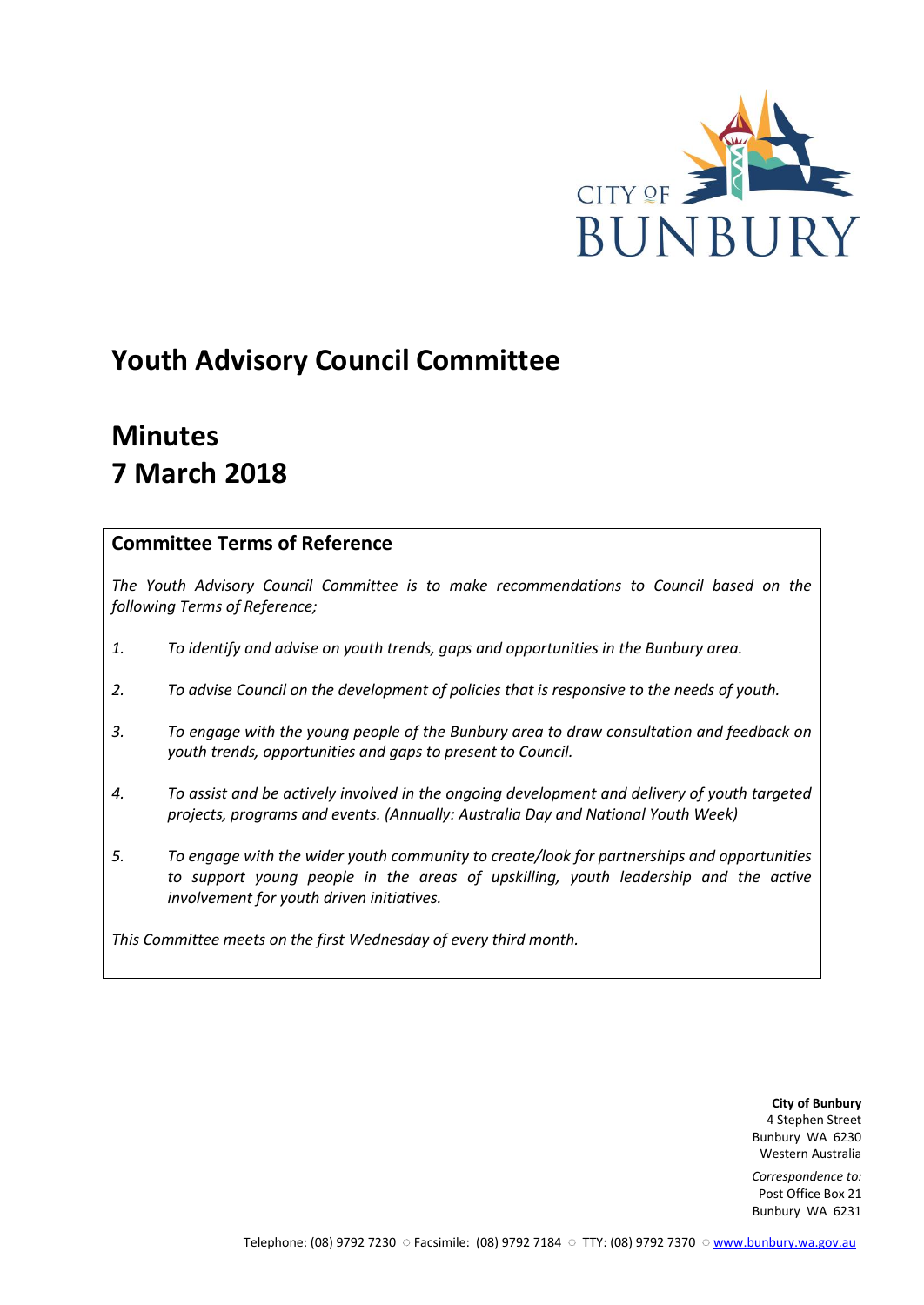## **Table of Contents**

## Subject

| 1.  |      |  |  |  |  |
|-----|------|--|--|--|--|
| 2.  |      |  |  |  |  |
| 3.  |      |  |  |  |  |
| 4.  |      |  |  |  |  |
|     | 4.1  |  |  |  |  |
|     | 4.2  |  |  |  |  |
| 5.  |      |  |  |  |  |
| 6.  |      |  |  |  |  |
| 7.  |      |  |  |  |  |
| 8.  |      |  |  |  |  |
|     | 8.1  |  |  |  |  |
|     | 8.2  |  |  |  |  |
|     | 8.3  |  |  |  |  |
| 9.  |      |  |  |  |  |
| 10. |      |  |  |  |  |
|     | 10.1 |  |  |  |  |
|     | 10.2 |  |  |  |  |
|     | 10.3 |  |  |  |  |
|     | 10.4 |  |  |  |  |
|     |      |  |  |  |  |
|     |      |  |  |  |  |
|     | 12.1 |  |  |  |  |
|     | 12.2 |  |  |  |  |
|     |      |  |  |  |  |
|     |      |  |  |  |  |
|     |      |  |  |  |  |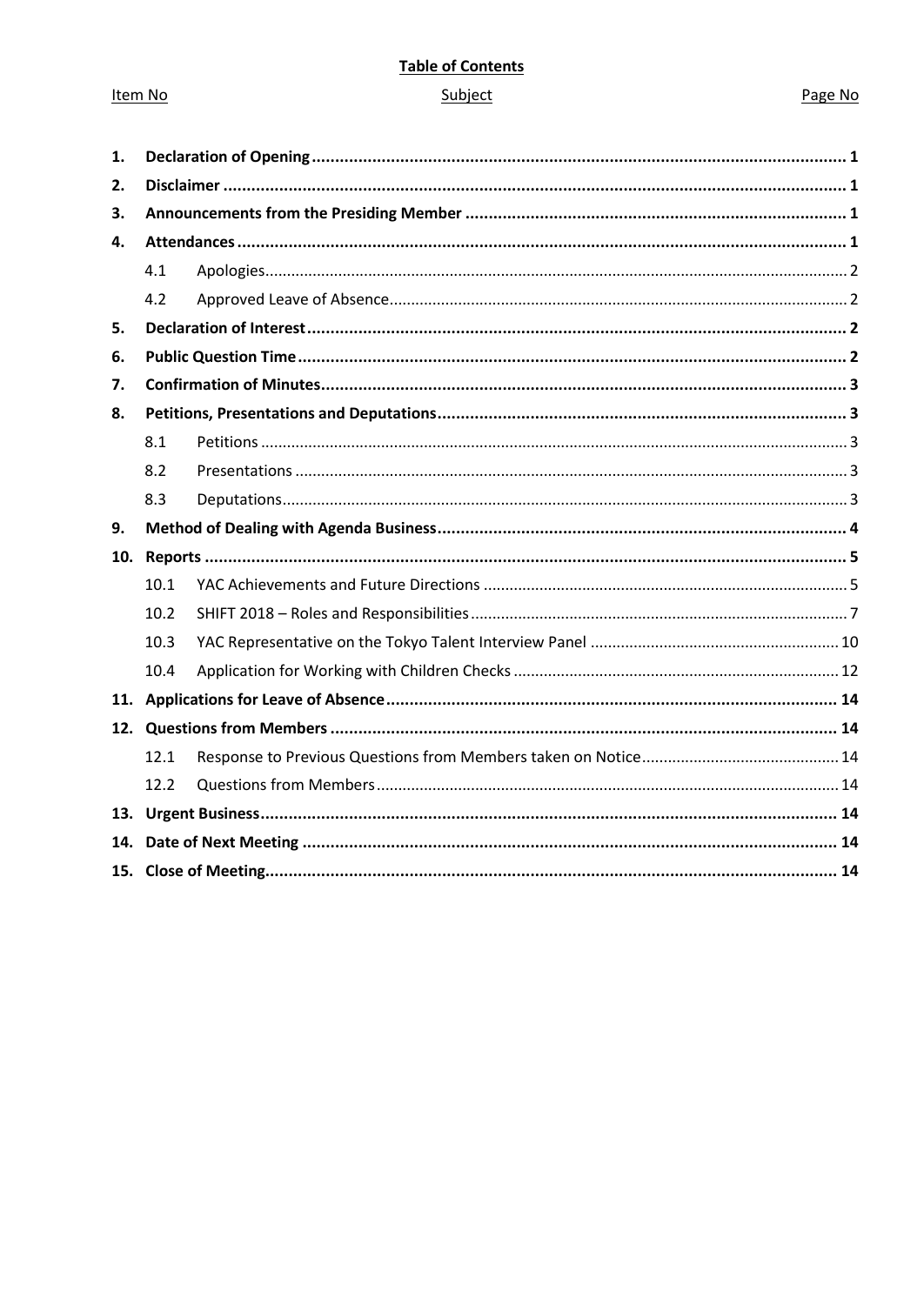

# **Youth Advisory Council Committee**

# **Minutes**

## **7 March 2018**

Members of the public to note that recommendations made by this committee are not final and will be subject to adoption (or otherwise) at a future meeting of the Bunbury City Council.

## <span id="page-2-0"></span>**1. Declaration of Opening**

The Youth Mayor declared the meeting open at 4:34pm.

## <span id="page-2-1"></span>**2. Disclaimer**

Not applicable to this committee.

## <span id="page-2-2"></span>**3. Announcements from the Presiding Member**

The Youth Mayor firstly welcomed Michael Todd to his role as the Community Development Officer (Youth) and noted his appreciation that Michael had managed to just pick up where Silvana left off.

He also advised that BREC had formed a Sub-Committee for youth and education programs. He noted that he sits on that Committee and that BREC may be looking to the Youth Advisory Committee for a partnership or to provide feedback on the program.

## <span id="page-2-3"></span>**4. Attendances**

| <b>Member Name</b>       | Representing           |
|--------------------------|------------------------|
| Sean Smith               | <b>Youth Mayor</b>     |
| Cassidy McGuire          | Deputy Youth Mayor     |
| <b>Maddison Brunning</b> | <b>Youth Community</b> |
| Bella Burgemeister       | <b>Youth Community</b> |
| Rhiannan Edwards         | <b>Youth Community</b> |
| Dylan Fryer              | <b>Youth Community</b> |
| Natareen Djeri Nganga    | <b>Youth Community</b> |
| Stephen May              | <b>Youth Community</b> |

#### *Committee Members:*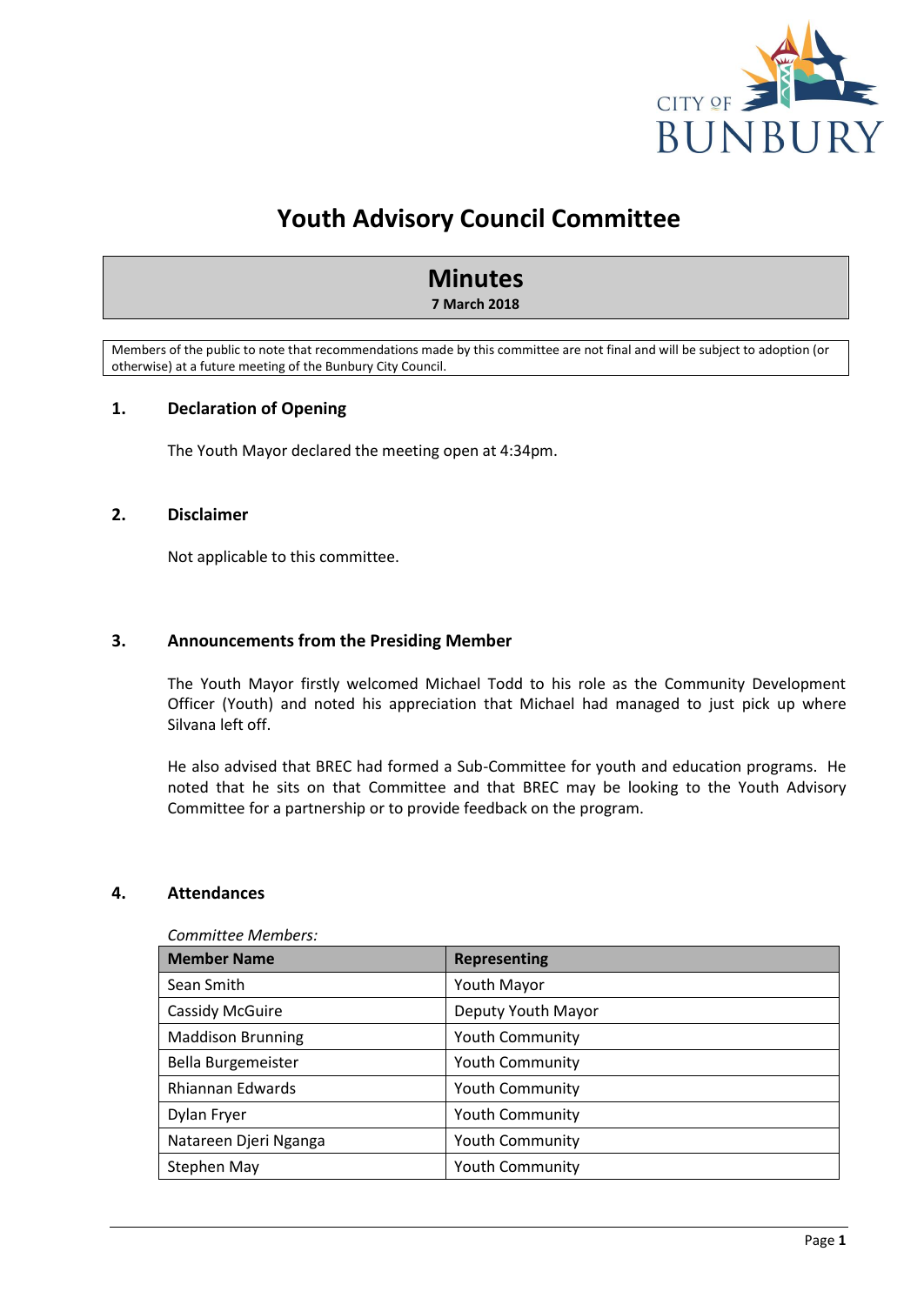| <b>Member Name</b>  | <b>Representing</b>    |
|---------------------|------------------------|
| Meg Read            | <b>Youth Community</b> |
| Alex Tombleson      | <b>Youth Community</b> |
| Sean van der Wielen | <b>Youth Community</b> |

\_\_\_\_\_\_\_\_\_\_\_\_\_\_\_\_\_\_\_\_\_\_\_\_\_\_\_\_\_\_\_\_\_\_\_\_\_\_\_\_\_\_\_\_\_\_\_\_\_\_\_\_\_\_\_\_\_\_\_\_\_\_\_\_\_\_\_\_\_\_\_\_\_\_\_\_\_\_\_\_\_\_\_\_\_\_\_\_\_\_\_\_\_\_\_

## *Ex-officio Members (non-voting):*

| <b>Member Name</b> | Representing                     |
|--------------------|----------------------------------|
| l Cr Todd Brown    | Councillor Representative        |
| l Cr Sam Morris    | <b>Councillor Representative</b> |

## *Support Staff:*

| <b>Name</b>       | <b>Title</b>                                  |
|-------------------|-----------------------------------------------|
| Ms Sharon Chapman | <b>Manager Community and Library Services</b> |
| Mr Michael Todd   | <b>Community Development Officer</b>          |
| Ms Liz Allan      | <b>Executive Research and Project Officer</b> |

## <span id="page-3-0"></span>**4.1 Apologies**

Stephen May was an apology for the meeting.

Aleczander Barber, Georgina Dowd and Matilda Wilson were absent.

## <span id="page-3-1"></span>**4.2 Approved Leave of Absence**

Nil

## <span id="page-3-2"></span>**5. Declaration of Interest**

Nil

# <span id="page-3-3"></span>**6. Public Question Time**

Not applicable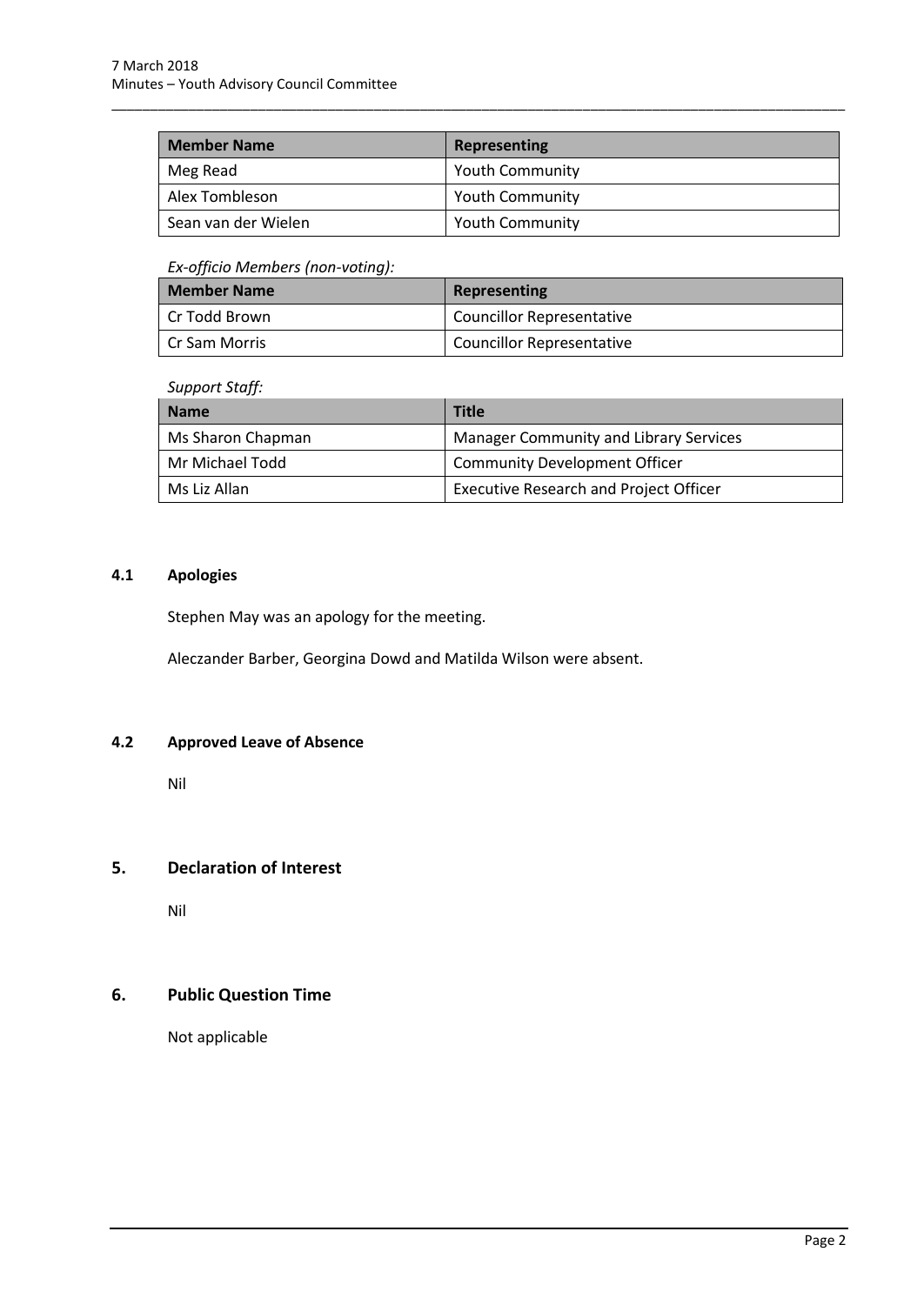## <span id="page-4-0"></span>**7. Confirmation of Minutes**

The Minutes of the meeting of the Youth Advisory Council Committee Meeting held 17 December 2017 had been circulated.

\_\_\_\_\_\_\_\_\_\_\_\_\_\_\_\_\_\_\_\_\_\_\_\_\_\_\_\_\_\_\_\_\_\_\_\_\_\_\_\_\_\_\_\_\_\_\_\_\_\_\_\_\_\_\_\_\_\_\_\_\_\_\_\_\_\_\_\_\_\_\_\_\_\_\_\_\_\_\_\_\_\_\_\_\_\_\_\_\_\_\_\_\_\_\_

## **Recommendation**

That the Minutes of the meeting of the Youth Advisory Council Committee Meeting held 17 December 2017 be approved.

## **Outcome of the Meeting held 7 March 2018**

The recommendation (as printed) was moved Sean van der Wielen, seconded Alex Tombleson.

The Youth Mayor put the motion to the vote and it was adopted to become the Committee's decision on the matter.

## **Committee Decision**

That the Minutes of the Youth Advisory Council Committee Meeting held 17 December 2017 be confirmed as a true and correct record.

CARRIED 10 votes "for" / Nil votes "against"

## <span id="page-4-1"></span>**8. Petitions, Presentations and Deputations**

## <span id="page-4-2"></span>**8.1 Petitions**

Nil

## <span id="page-4-3"></span>**8.2 Presentations**

Nil

## <span id="page-4-4"></span>**8.3 Deputations**

Nil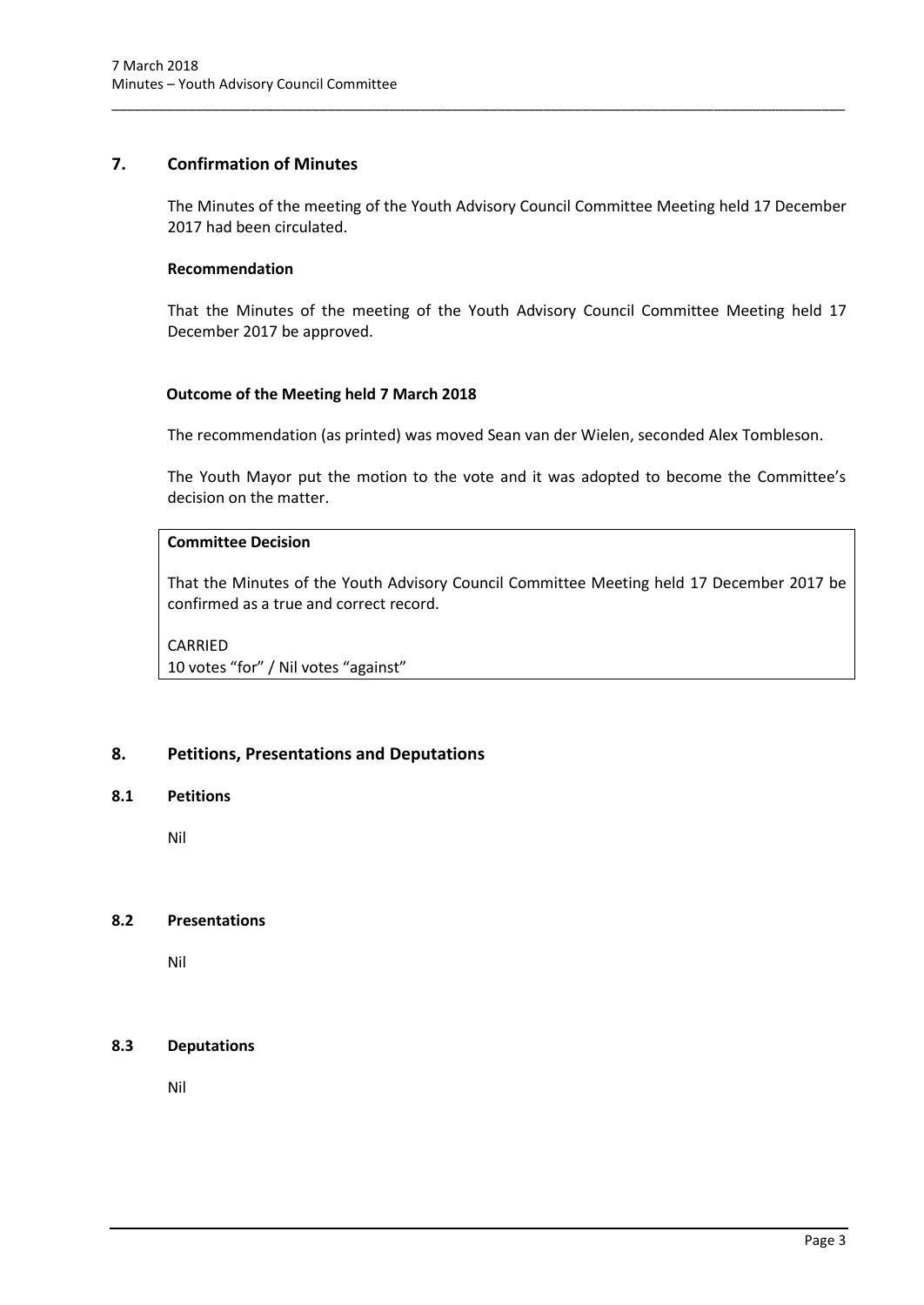# <span id="page-5-0"></span>**9. Method of Dealing with Agenda Business**

Items will be dealt with in the order in which they appear.

\_\_\_\_\_\_\_\_\_\_\_\_\_\_\_\_\_\_\_\_\_\_\_\_\_\_\_\_\_\_\_\_\_\_\_\_\_\_\_\_\_\_\_\_\_\_\_\_\_\_\_\_\_\_\_\_\_\_\_\_\_\_\_\_\_\_\_\_\_\_\_\_\_\_\_\_\_\_\_\_\_\_\_\_\_\_\_\_\_\_\_\_\_\_\_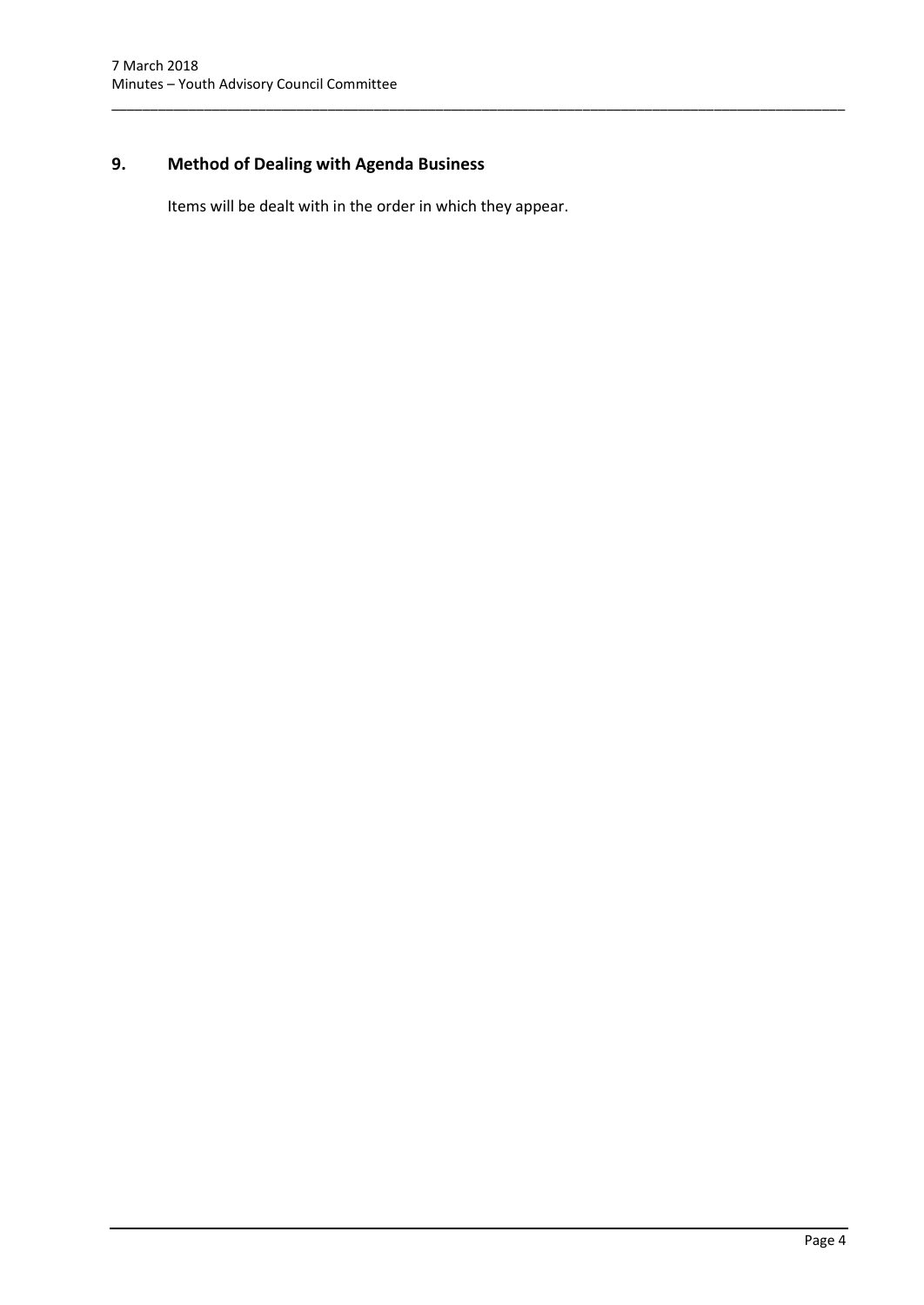## <span id="page-6-0"></span>**10. Reports**

### <span id="page-6-1"></span>**10.1 YAC General Update**

| <b>Applicant/Proponent:</b> | Internal                                                           |                     |          |                             |
|-----------------------------|--------------------------------------------------------------------|---------------------|----------|-----------------------------|
| <b>Responsible Officer:</b> | Michael Todd, Community Development Officer                        |                     |          |                             |
| <b>Responsible Manager:</b> | Sharon Chapman, Manager Community and Library Services             |                     |          |                             |
| <b>Executive:</b>           | Stephanie Addison-Brown, Director Corporate and Community Services |                     |          |                             |
| Authority/Discretion        |                                                                    | Advocacy            | $\times$ | Review                      |
|                             |                                                                    | Executive/Strategic |          | Quasi-Judicial              |
|                             |                                                                    | Legislative         |          | <b>Information Purposes</b> |
| <b>Attachments:</b>         | Nil                                                                |                     |          |                             |

\_\_\_\_\_\_\_\_\_\_\_\_\_\_\_\_\_\_\_\_\_\_\_\_\_\_\_\_\_\_\_\_\_\_\_\_\_\_\_\_\_\_\_\_\_\_\_\_\_\_\_\_\_\_\_\_\_\_\_\_\_\_\_\_\_\_\_\_\_\_\_\_\_\_\_\_\_\_\_\_\_\_\_\_\_\_\_\_\_\_\_\_\_\_\_

#### **Summary**

This item is to update the Youth Advisory Council Committee (YAC) on the status of YAC projects and of proposed future directions.

#### **Executive Recommendation**

That the Youth Advisory Council Committee members note the YAC General Update.

#### **Strategic Relevance**

| Key Priority Area 5 | Corporate                                                              |
|---------------------|------------------------------------------------------------------------|
| Objective 5.1       | Facilitate community and stakeholder participation in decision making. |

#### **Background**

There are strategies, events and programs with which the YAC are affiliated. This item is designed to outline these, their current status and future direction.

## **Council Policy Compliance**

Not applicable

## **Legislative Compliance**

*Local Government Act 1995*

#### **Officer Comments**

Over the last month the Community Development Officer has been focussing on the Community Lockers, engaging other councils, Early Years meetings and initiatives and the SHIFT Festival:

Alex Lahey is not able to headline for us at the SHIFT due as she will be playing at Groovin' the Moo four weeks later. Tired Lion, a young successful rock band, have been contacted and we are just waiting for paperwork to come through to confirm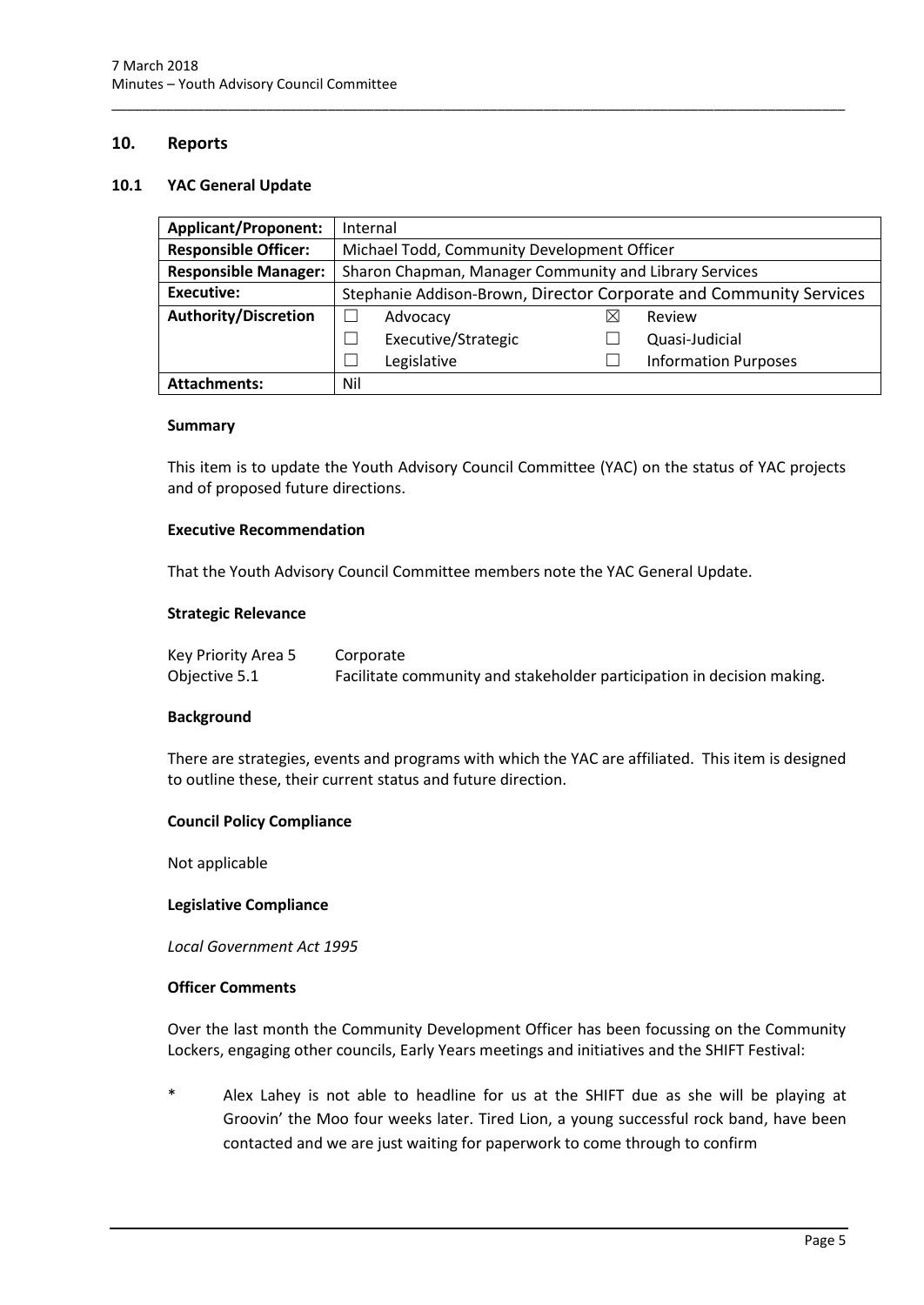SHIFT 2018 times have changed to Sunday  $15<sup>th</sup>$  April between 1:00pm and 7:00pm due to lighting and security requirements. There is an item on SHIFT 2018 later in the agenda.

\_\_\_\_\_\_\_\_\_\_\_\_\_\_\_\_\_\_\_\_\_\_\_\_\_\_\_\_\_\_\_\_\_\_\_\_\_\_\_\_\_\_\_\_\_\_\_\_\_\_\_\_\_\_\_\_\_\_\_\_\_\_\_\_\_\_\_\_\_\_\_\_\_\_\_\_\_\_\_\_\_\_\_\_\_\_\_\_\_\_\_\_\_\_\_

- Investigations into possible types of community lockers is ongoing. The Community Development Officer visited City of Busselton their response to Community Lockers. During a recent trip to Sydney for other purposes the Community Development Officer reviewed Sydney's approach to community lockers. Information will be handed out at the meeting.
- Met with community, local government authorities (Capel and Dardanup) and ECU stakeholders regarding the development of an Early Years Strategy which will be developed over the next six months. This strategy will support all stakeholders working together throughout the Bunbury Geographe Region to deliver early years services and programs.

## **Analysis of Financial and Budget Implications**

Not applicable

#### **Community Consultation**

Not applicable

## **Councillor/Officer Consultation**

Not applicable

## **Applicant Consultation**

Not applicable

## **Outcome of the Meeting held 7 March 2018**

The recommendation (as printed) was moved Alex Tombleson, seconded Cassidy McGuire.

The Youth Mayor put the motion to the vote and it was adopted to become the Committee's decision on the matter.

## **Committee Decision**

That the Youth Advisory Council Committee members note the YAC General Update.

CARRIED 10 votes "for" / Nil votes "against"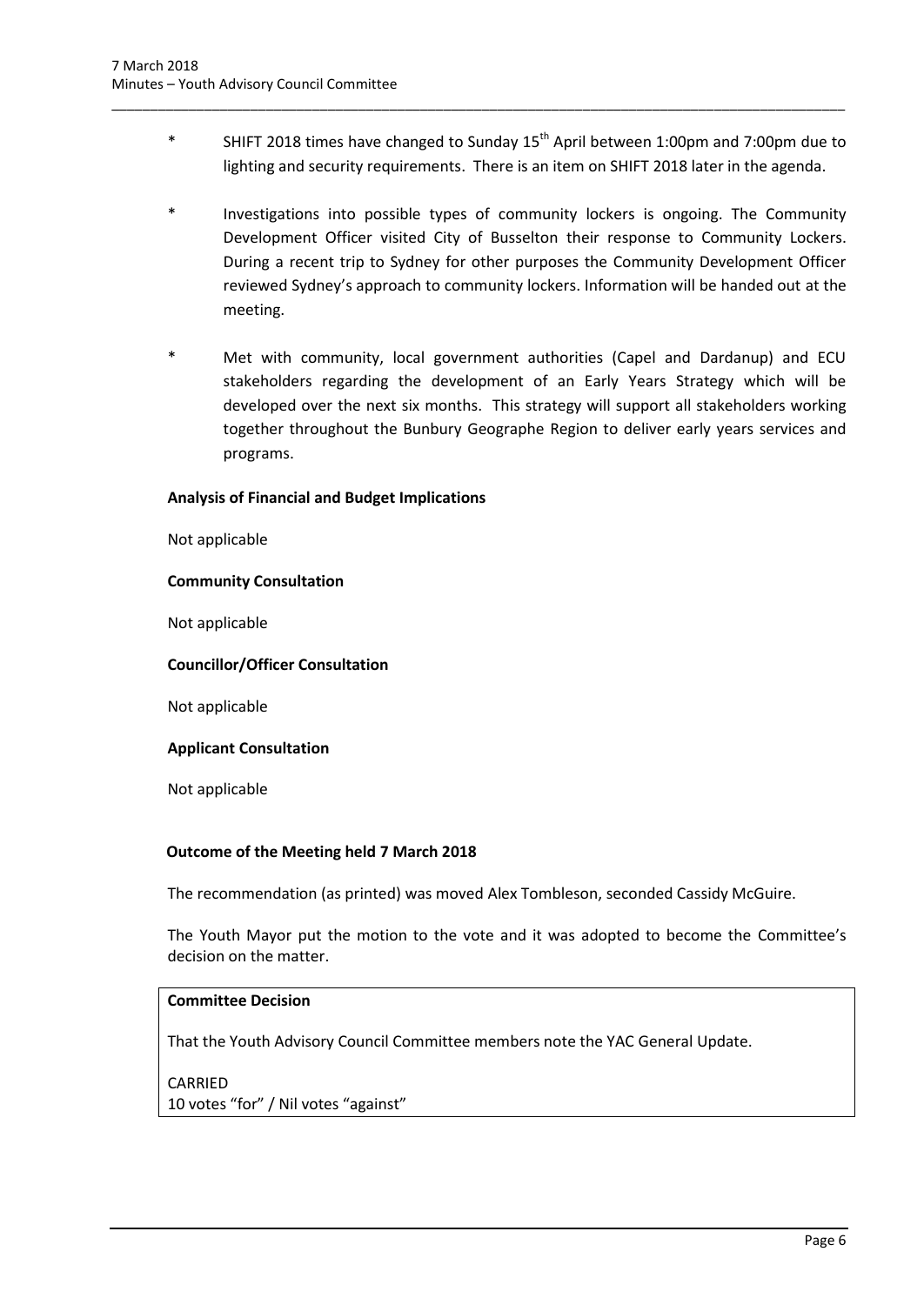## <span id="page-8-0"></span>**10.2 SHIFT 2018 – Roles and Responsibilities**

| <b>Applicant/Proponent:</b> | Internal                                                           |  |  |  |
|-----------------------------|--------------------------------------------------------------------|--|--|--|
| <b>Responsible Officer:</b> | Michael Todd, Community Development Officer                        |  |  |  |
| <b>Responsible Manager:</b> | Sharon Chapman, Manager Community and Library Services             |  |  |  |
| Executive:                  | Stephanie Addison-Brown, Director Corporate and Community Services |  |  |  |
| <b>Authority/Discretion</b> | Review<br>Advocacy<br>$\times$                                     |  |  |  |
|                             | Executive/Strategic<br>Quasi-Judicial                              |  |  |  |
|                             | Legislative<br><b>Information Purposes</b>                         |  |  |  |
| <b>Attachments:</b>         | Nil                                                                |  |  |  |

\_\_\_\_\_\_\_\_\_\_\_\_\_\_\_\_\_\_\_\_\_\_\_\_\_\_\_\_\_\_\_\_\_\_\_\_\_\_\_\_\_\_\_\_\_\_\_\_\_\_\_\_\_\_\_\_\_\_\_\_\_\_\_\_\_\_\_\_\_\_\_\_\_\_\_\_\_\_\_\_\_\_\_\_\_\_\_\_\_\_\_\_\_\_\_

#### **Summary**

The SHIFT festival will occur on Sunday 15 April 2018 between 1:00pm and 7:00pm as part of National Youth Week 2018.

The purpose of this report is for the Committee to accept the list of roles and responsibilities to be undertaken by Committee Members as part of SHIFT 2018.

## **Executive Recommendation**

That the Youth Advisory Council Committee endorse the following roles and responsibilities in preparation for SHIFT 2018:

| Role                               | <b>Responsible Committee Member</b> |  |
|------------------------------------|-------------------------------------|--|
| Event Head                         | <b>Cassidy McGuire</b>              |  |
| <b>Site and Facilities Manager</b> | Dylan Fryer                         |  |
|                                    | Alex Tombleson                      |  |
| <b>Marketing Manager</b>           | Rhiannan Edwards                    |  |
| Food/Mocktail Coordinator          | Rhiannan Edwards                    |  |
| <b>Activities Coordinator</b>      | Natareen Nganga                     |  |
|                                    | Bella Burgemeister                  |  |
| <b>Entertainment Coordinator</b>   | Sean Smith                          |  |
|                                    | Aleczander Barber                   |  |
| Sponsor Liaison                    | Sean van de Wielen                  |  |
|                                    | Natareen Nganga                     |  |
| Stallholder Coordinator            | Stephen May                         |  |
|                                    | <b>Maddy Brunning</b>               |  |
|                                    | <b>Tilly Wilson</b>                 |  |
| <b>Finance and Budget</b>          | Michael Todd                        |  |

## **Strategic Relevance**

| Key Priority Area 5 | Corporate                                                              |
|---------------------|------------------------------------------------------------------------|
| Objective 5.1       | Facilitate community and stakeholder participation in decision making. |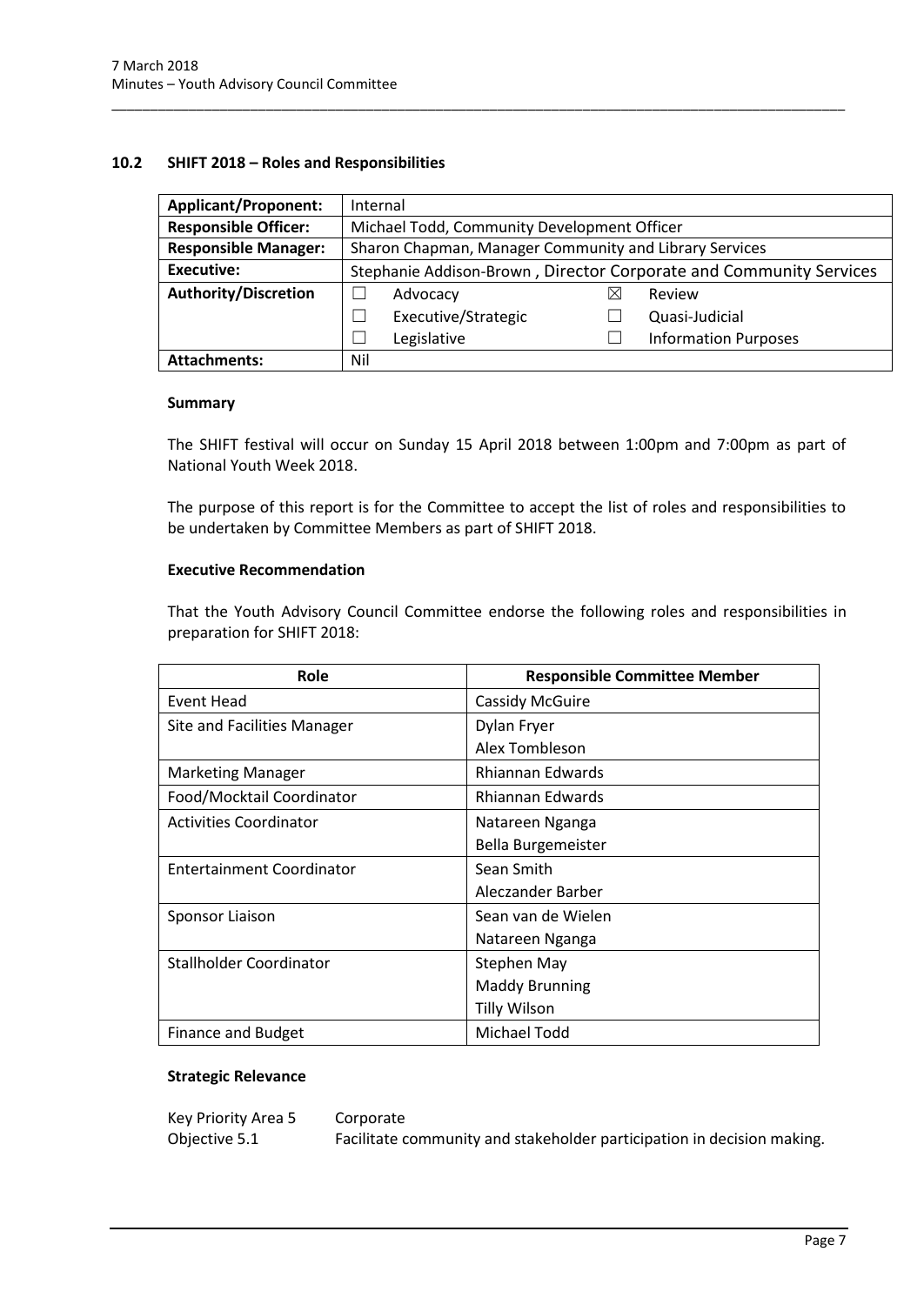## **Background**

The SHIFT Youth Festival has previously been an annual, week-long youth festival held to coincide with National Youth Week. It was developed by the City of Bunbury YAC and was first delivered in 2015.

\_\_\_\_\_\_\_\_\_\_\_\_\_\_\_\_\_\_\_\_\_\_\_\_\_\_\_\_\_\_\_\_\_\_\_\_\_\_\_\_\_\_\_\_\_\_\_\_\_\_\_\_\_\_\_\_\_\_\_\_\_\_\_\_\_\_\_\_\_\_\_\_\_\_\_\_\_\_\_\_\_\_\_\_\_\_\_\_\_\_\_\_\_\_\_

The SHIFT presents an opportunity for the creative, social and intellectual contribution of young people to be recognised and celebrated by the wider community. The festival activities within this program are driven by the YAC, who assist in the planning and delivery of these events with the support of the City of Bunbury Community Development Team. The festival delivery is an opportunity for skill and leadership development for the young people in our community as well as a chance for young people to shape the creative content of our city.

#### **Council Policy Compliance**

Not applicable

#### **Legislative Compliance**

*Local Government Act 1995* 

#### **Officer Comments**

There have been meetings with Members of the YAC to discuss the Roles and Responsibilities of YAC Members in the lead up to SHIFT 2018.

Once these are endorsed by the Committee, preparations can begin in earnest and further decisions can be made about who will undertake duties on the day.

## **Analysis of Financial and Budget Implications**

There are no financial or budgetary implications from this report.

#### **Community Consultation**

Not applicable

## **Councillor/Officer Consultation**

Not applicable

#### **Applicant Consultation**

Not applicable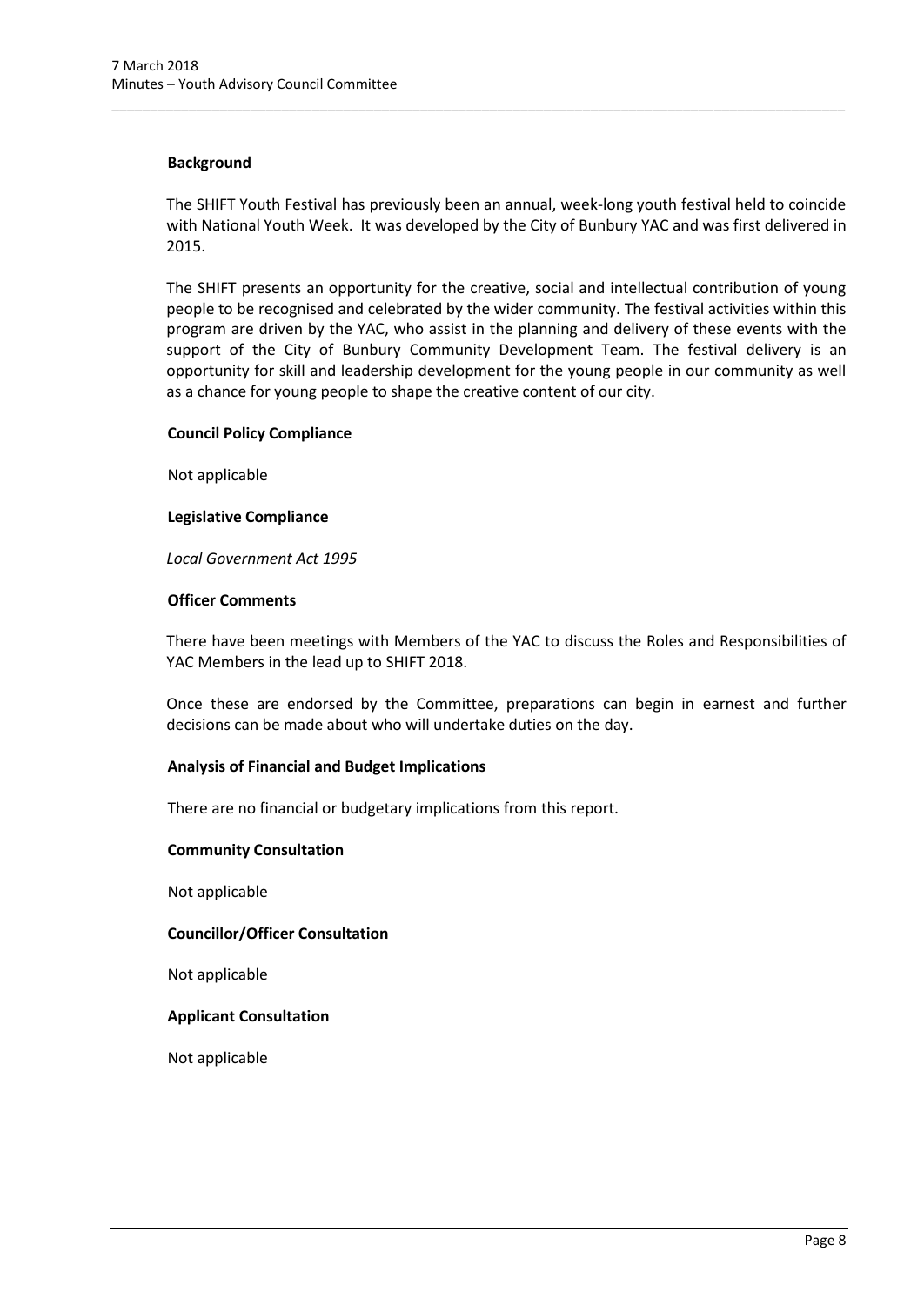## **Outcome of the Meeting held 7 March 2018**

The recommendation (as printed) was moved Bella Burgemeister, seconded Natareen Djeri Nganga.

\_\_\_\_\_\_\_\_\_\_\_\_\_\_\_\_\_\_\_\_\_\_\_\_\_\_\_\_\_\_\_\_\_\_\_\_\_\_\_\_\_\_\_\_\_\_\_\_\_\_\_\_\_\_\_\_\_\_\_\_\_\_\_\_\_\_\_\_\_\_\_\_\_\_\_\_\_\_\_\_\_\_\_\_\_\_\_\_\_\_\_\_\_\_\_

The Youth Mayor put the motion to the vote and it was adopted to become the Committee's decision on the matter.

## **Committee Decision**

That the Youth Advisory Council Committee endorse the following roles and responsibilities in preparation for SHIFT 2018:

| Role                          | <b>Responsible Committee Member</b> |
|-------------------------------|-------------------------------------|
| Event Head                    | <b>Cassidy McGuire</b>              |
| Site and Facilities Manager   | Dylan Fryer                         |
|                               | Alex Tombleson                      |
| Marketing Manager             | Rhiannan Edwards                    |
| Food/Mocktail Coordinator     | <b>Rhiannan Edwards</b>             |
| <b>Activities Coordinator</b> | Natareen Nganga                     |
|                               | Bella Burgemeister                  |
| Entertainment Coordinator     | Sean Smith                          |
|                               | Aleczander Barber                   |
| Sponsor Liaison               | Sean van de Wielen                  |
|                               | Natareen Nganga                     |
| Stallholder Coordinator       | Stephen May                         |
|                               | <b>Maddy Brunning</b>               |
|                               | <b>Tilly Wilson</b>                 |
| <b>Finance and Budget</b>     | Michael Todd                        |

CARRIED

10 votes "for" / Nil votes "against"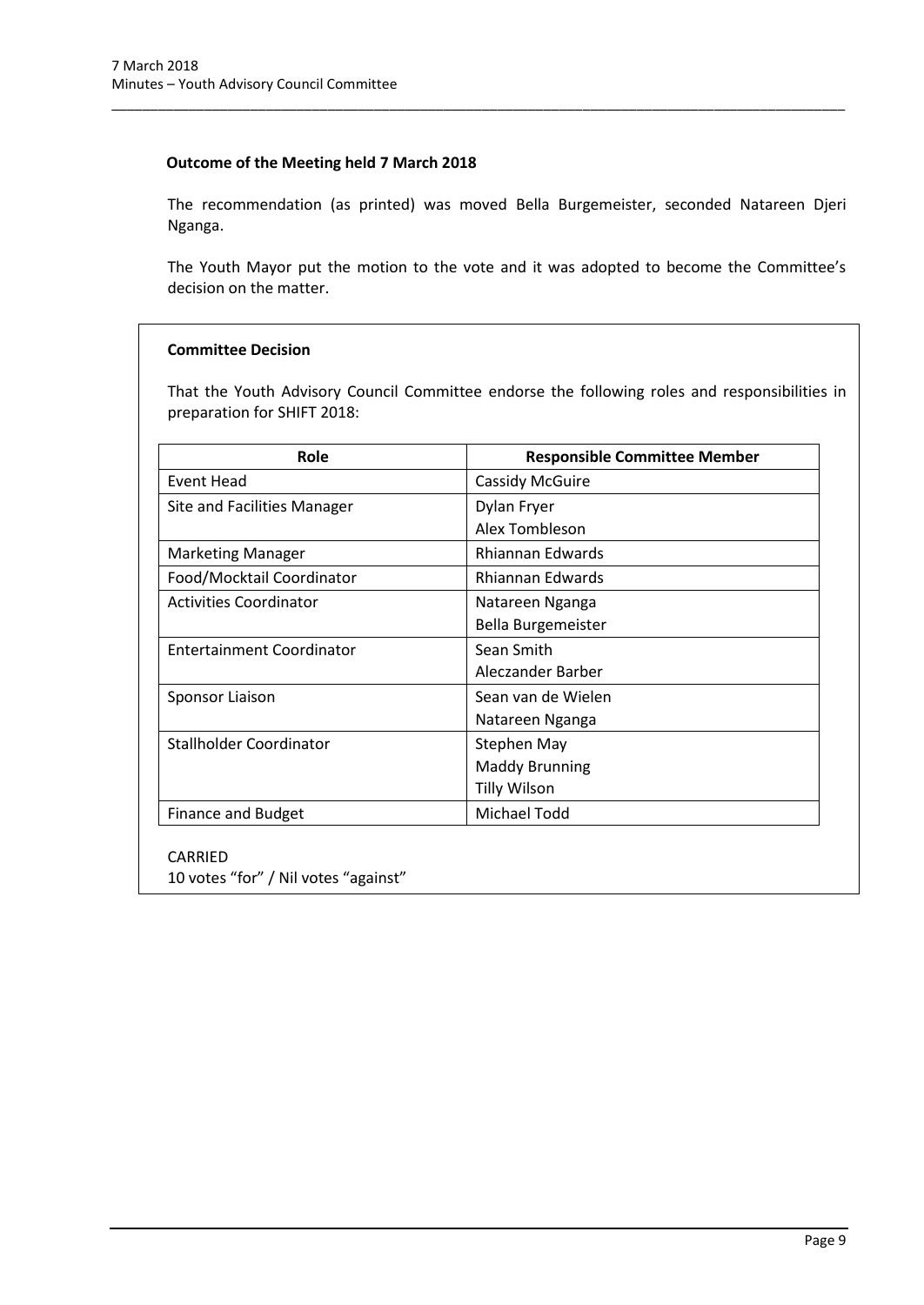## <span id="page-11-0"></span>**10.3 YAC Representative on the Tokyo Talent Interview Panel**

| <b>File Ref:</b>            | Internal                                                  |                             |  |  |
|-----------------------------|-----------------------------------------------------------|-----------------------------|--|--|
| <b>Responsible Officer:</b> | Michael Todd, Community Development Officer               |                             |  |  |
| <b>Responsible Manager:</b> | Sharon Chapman, Manager Community and Library Services    |                             |  |  |
| Executive:                  | Stephanie Addison-Brown, Director Corporate and Community |                             |  |  |
| <b>Authority/Discretion</b> | Advocacy                                                  | Review                      |  |  |
|                             | ⊠<br>Executive/Strategic                                  | Quasi-Judicial              |  |  |
|                             | Legislative                                               | <b>Information Purposes</b> |  |  |
| <b>Attachments:</b>         | Nil                                                       |                             |  |  |

\_\_\_\_\_\_\_\_\_\_\_\_\_\_\_\_\_\_\_\_\_\_\_\_\_\_\_\_\_\_\_\_\_\_\_\_\_\_\_\_\_\_\_\_\_\_\_\_\_\_\_\_\_\_\_\_\_\_\_\_\_\_\_\_\_\_\_\_\_\_\_\_\_\_\_\_\_\_\_\_\_\_\_\_\_\_\_\_\_\_\_\_\_\_\_

#### **Summary**

An approach has been made by the Senior Officer International Relations for a representative of the YAC to be part of the Interview Panel for the selection of students for the Tokyo Talent Tour

#### **Executive Recommendation**

That the Youth Advisory Council Committee Appoint That the YAC representative on the Tokyo Talent Tour Interview Panel.

#### **Strategic Relevance**

| Key Priority Area 5: | Corporate                                                             |
|----------------------|-----------------------------------------------------------------------|
| Objective 5.1:       | Facilitate community and stakeholder participation in decision-making |

#### **Background**

This tour, previously referred to as the Outgoing Goodwill Tour to Setagaya, is now known as the Tokyo Talent Tour. The City has a Sister City Relationship with Setagaya and each year there is both an incoming and outgoing tour.

#### **Council Policy Compliance**

Not Applicable

#### **Legislative Compliance**

*Local Government Act 1995*

#### **Officer Comments**

Applications have now opened. The tour will generally stay the same as in previous years with the introduction of specialist workshops.

The application process remains the same with the additional requirement of a 30 second video of the student's talent. Applications are due on 9 March 2018 with the interview date being Sunday 18 March 2018.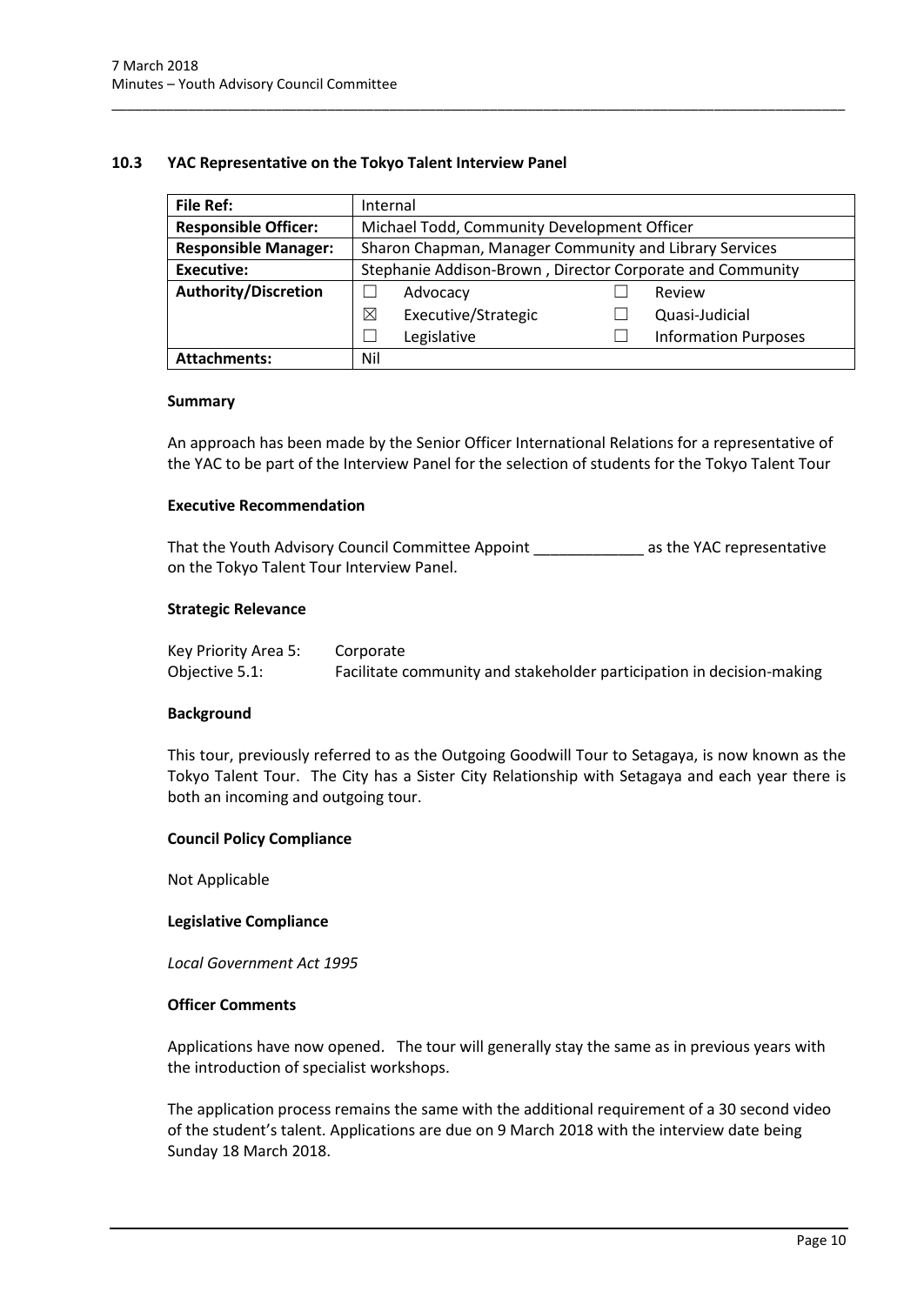A Tour Leader is currently being recruited.

As all those applying for the Tour are youth, the Senior Officer International Relations has requested that the YAC endorse a representative from within itself to represent them on the Interview Panel.

\_\_\_\_\_\_\_\_\_\_\_\_\_\_\_\_\_\_\_\_\_\_\_\_\_\_\_\_\_\_\_\_\_\_\_\_\_\_\_\_\_\_\_\_\_\_\_\_\_\_\_\_\_\_\_\_\_\_\_\_\_\_\_\_\_\_\_\_\_\_\_\_\_\_\_\_\_\_\_\_\_\_\_\_\_\_\_\_\_\_\_\_\_\_\_

## **Analysis of Financial and Budget Implications**

Not applicable

## **Community Consultation**

Not applicable

## **Councillor/Officer Consultation**

Not applicable

## **Outcome of the Meeting held 7 March 2018**

The Youth Mayor called for nominations for the position of YAC Representative on the Tokyo Talent Tour Interview Panel. Maddison Brunning nominated for the position. There were no other nominations.

The motion was moved Dylan Fryer, seconded Bella Burgemeister.

The Youth Mayor put the motion to the vote and it was adopted to become the Committee's decision on the matter.

## **Committee Decision**

That the Youth Advisory Council Committee appoint Maddison Brunning as the YAC representative on the Tokyo Talent Tour Interview Panel.

CARRIED 10 votes "for" / Nil votes "against"

Maddison Brunning was declared the YAC Representative on the Tokyo Talent Tour Interview Panel.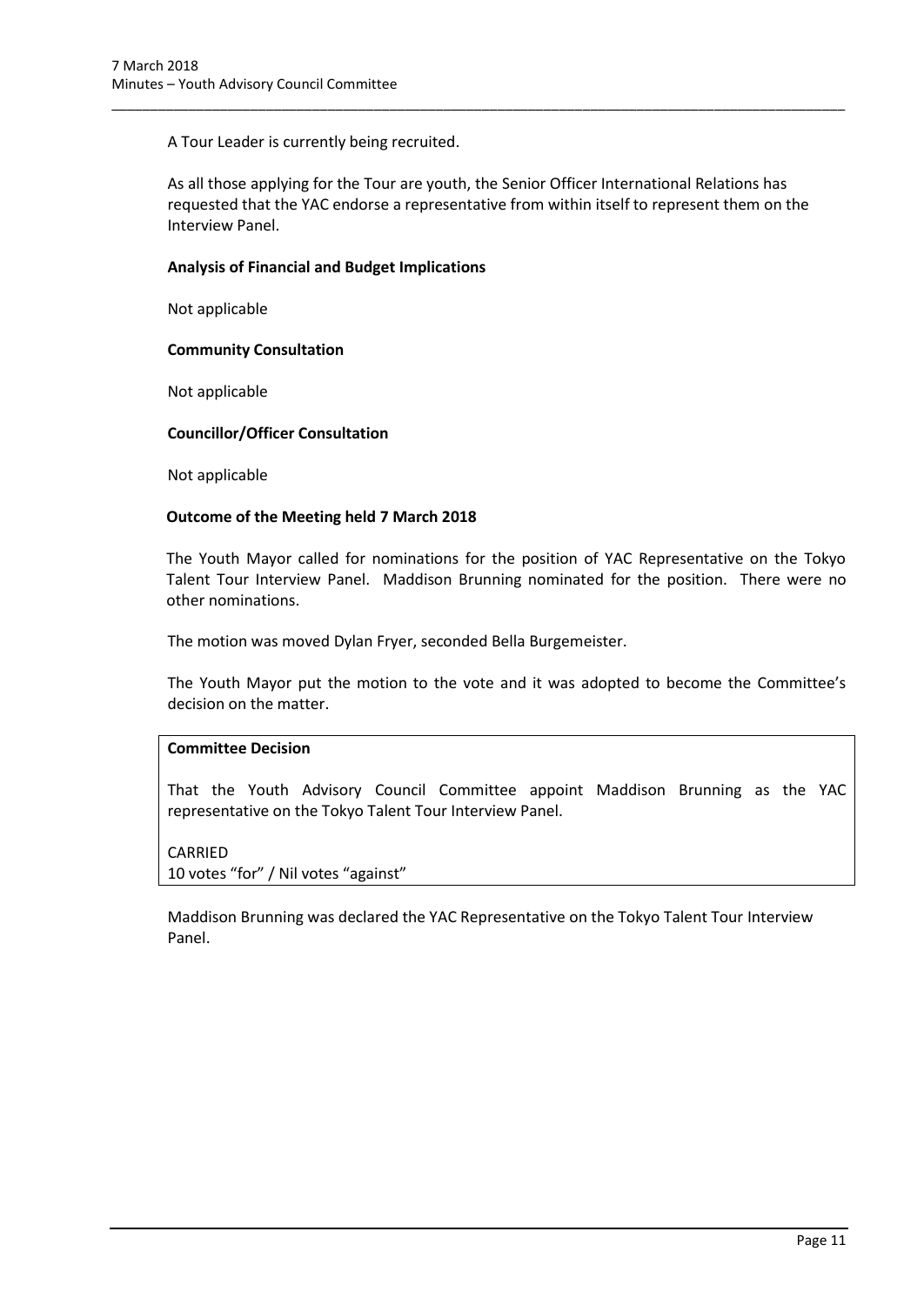## <span id="page-13-0"></span>**10.4 Application for Working with Children Checks**

| <b>Applicant/Proponent:</b> | Internal                                                  |   |                             |
|-----------------------------|-----------------------------------------------------------|---|-----------------------------|
| <b>Responsible Officer:</b> | Michael Todd, Community Development Officer               |   |                             |
| <b>Responsible Manager:</b> | Sharon Chapman, Manager Community and Library Services    |   |                             |
| Executive:                  | Stephanie Addison-Brown, Director Corporate and Community |   |                             |
| <b>Authority/Discretion</b> | Advocacy                                                  |   | Review                      |
|                             | Executive/Strategic<br>⊠                                  |   | Quasi-Judicial              |
|                             | Legislative                                               | ⊠ | <b>Information Purposes</b> |
| <b>Attachments:</b>         | Nil                                                       |   |                             |

\_\_\_\_\_\_\_\_\_\_\_\_\_\_\_\_\_\_\_\_\_\_\_\_\_\_\_\_\_\_\_\_\_\_\_\_\_\_\_\_\_\_\_\_\_\_\_\_\_\_\_\_\_\_\_\_\_\_\_\_\_\_\_\_\_\_\_\_\_\_\_\_\_\_\_\_\_\_\_\_\_\_\_\_\_\_\_\_\_\_\_\_\_\_\_

#### **Summary**

All members of the Youth Advisory Council Committee who are 18 years or over are required to obtain a Working with Children Check (WWCC).

## **Executive Recommendation**

That YAC members note that those over 18 years of age must obtain their Working with Children Checks in order to participate in SHIFT 2018.

#### **Strategic Relevance**

| Key Priority Area 5 | Corporate                                                              |
|---------------------|------------------------------------------------------------------------|
| Objective 5.1       | Facilitate community and stakeholder participation in decision making. |

## **Background**

The Working with Children Check (WWCC Check) is a compulsory screening strategy in Western Australia and the Christmas and Cocos (Keeling) Islands and is required by a person if they engage in certain paid or unpaid work with children, described as 'child-related work' under the *Working with Children (Criminal Record Checking) Act 2004*.

At its meeting held 7 March 2018 the Youth Advisory Council Committee decided:

*"That all YAC members who are over 18 years of age obtain a Working with Children Check."*

## **Council Policy Compliance**

Not applicable

#### **Legislative Compliance**

*Working with Children (Criminal Record Checking) Act 2004 Local Government Act 1995*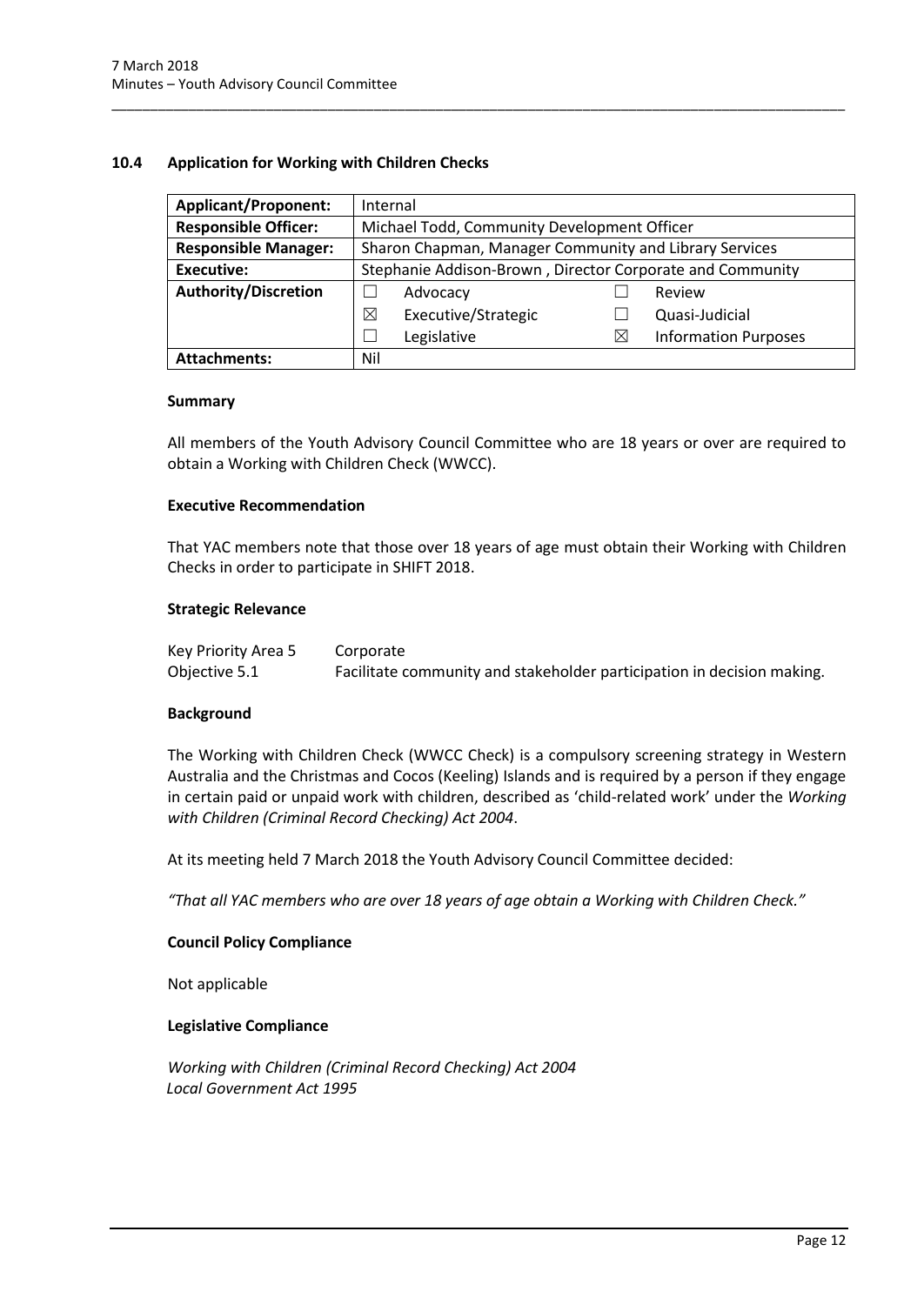## **Officer Comments**

Members of the Youth Advisory Council Committee are required to obtain a check under Section 6(1)(a)(xii) of the *Working with Children (Criminal Record Checking) Act 2004*.

\_\_\_\_\_\_\_\_\_\_\_\_\_\_\_\_\_\_\_\_\_\_\_\_\_\_\_\_\_\_\_\_\_\_\_\_\_\_\_\_\_\_\_\_\_\_\_\_\_\_\_\_\_\_\_\_\_\_\_\_\_\_\_\_\_\_\_\_\_\_\_\_\_\_\_\_\_\_\_\_\_\_\_\_\_\_\_\_\_\_\_\_\_\_\_

## **Analysis of Financial and Budget Implications**

The cost of a WWCC is \$11 per application and this will be covered by the Support Youth Advisory Council Committee Budget.

The Community Development Officer (Youth) currently holds pre-signed forms for collection by Committee Members and funds are available to reimburse members once the Working with Children Check paperwork has been lodged and the receipt is provided.

It is important that the WWCC are obtained prior to SHIFT 2018.

## **Community Consultation**

Not applicable

## **Councillor/Officer Consultation**

Not applicable

## **Applicant Consultation**

Not applicable

## **Outcome of the Meeting held 7 March 2018**

The recommendation (as printed) was moved Sean van der Wielen, seconded Rhiannan Edwards.

The Youth Mayor put the motion to the vote and it was adopted to become the Committee's decision on the matter.

## **Committee Decision**

That YAC members note that those over 18 years of age must obtain their Working with Children Checks in order to participate in SHIFT 2018.

## CARRIED

10 votes "for" / Nil votes "against"